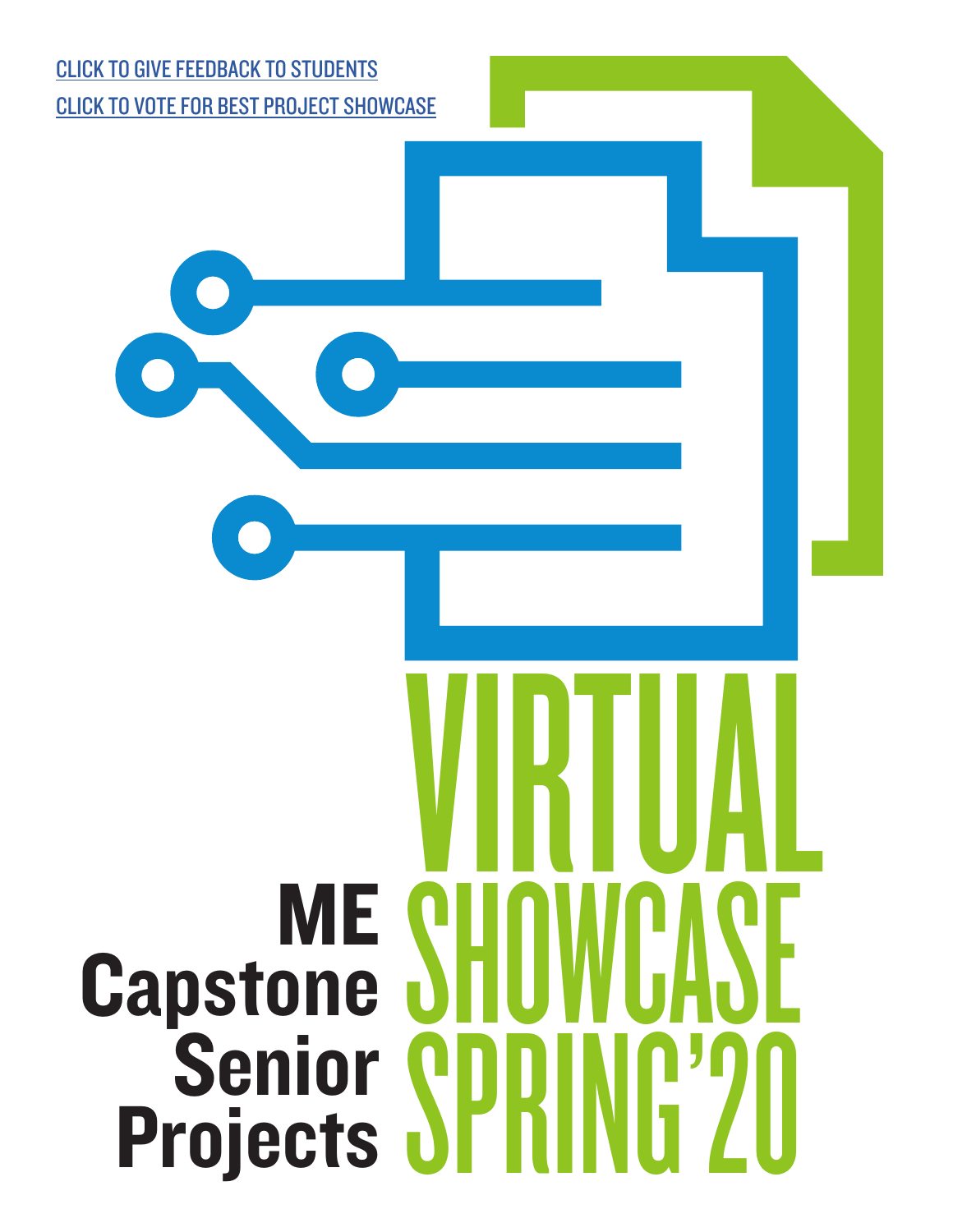## CARBON FIBER COMPRESSION MOLDING Dean Chan Raymond Choi Connor Lowry

**VIRTUAL** 

**SHOWCASE** 

SPRING'20

ADVISED BY PROFESSORS DAVID WOOTTON AND SVEN HAVERKAMP

The Cooper Motorsports team seeks to reduce the weight of their 2020 racecar by 20 lbs. Manufactured aluminum components like suspension uprights, the differential mount, and pedals contribute significant weight. These components have undergone constant refinement, thus it is difficult to further reduce weight without sacrificing stiffness. We propose carbon fiber bulk molding compound [CFBMC] as an alternative to aluminum. As opposed to purchasing expensive commercially made CFBMC, we developed an in-house manufacturing method. Testing rigs were made to characterize its material properties and validate our process by redesigning and manufacturing a suspension upright. Preliminary tests show that in-house CFBMC samples are 50% of the weight of aluminum, 50% of the strength, and 200% of the stiffness in tension, which achieves our minimum requirements. We expect to save at least 5 lbs overall by applying this material to aluminum components on the car. [LINK TO CONTENT](https://readymag.com/u20396484/cfbmc/)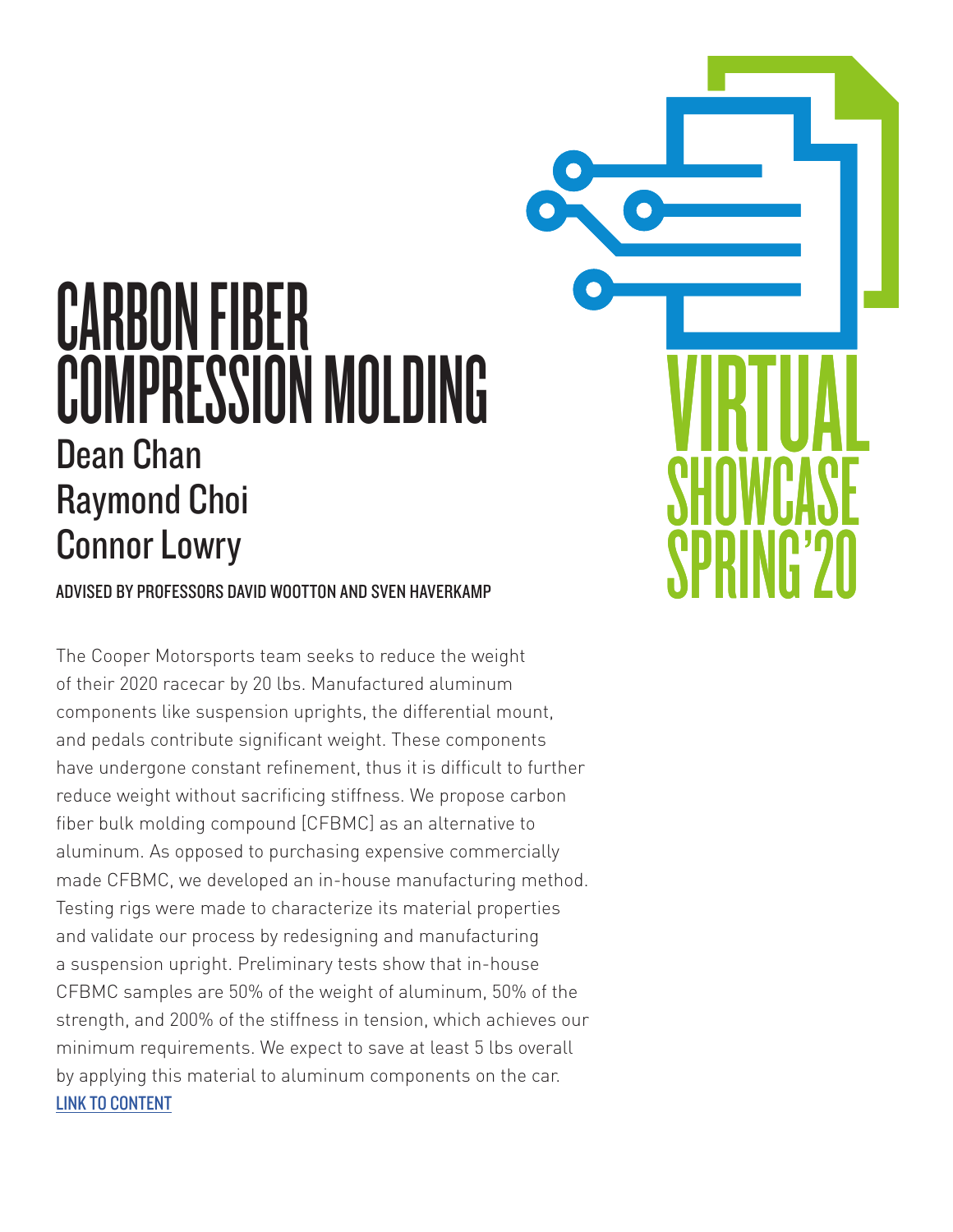## SHAPE-LOCKING **CATHETER** Gregoire Caubel John Nguyen

ADVISED BY PROFESSOR ERIC LIMA, DR. ANTHONY COSTA, AND ALEXIS BRUHAT

**VIRTUAL** 

**SHOWCASE** 

SPRING'20

80% of strokes every year are ischemic in nature, meaning a physical clot blocks blood flow to a certain region of the brain. Physicians only have 4.5 hours to intervene after a stroke event, and commonly use neurovascular support catheters to physically remove the blockage. These catheters need to be flexible enough to maneuver around complex vasculature, but rigid enough to hold their position during an operation. Instability of these support catheters caused by buckling can lead to longer surgical intervention times and greater risk for the patient. The aim of this project is to develop a computer simulation to better understand the dynamics of a catheter within the aortic arch and to use the simulation to determine the feasibility of a variable stiffness mechanism for improving the operational stability of support catheters. [LINK TO CONTENT](https://sway.office.com/jkllyuW2JrGk1tzf?ref=Link)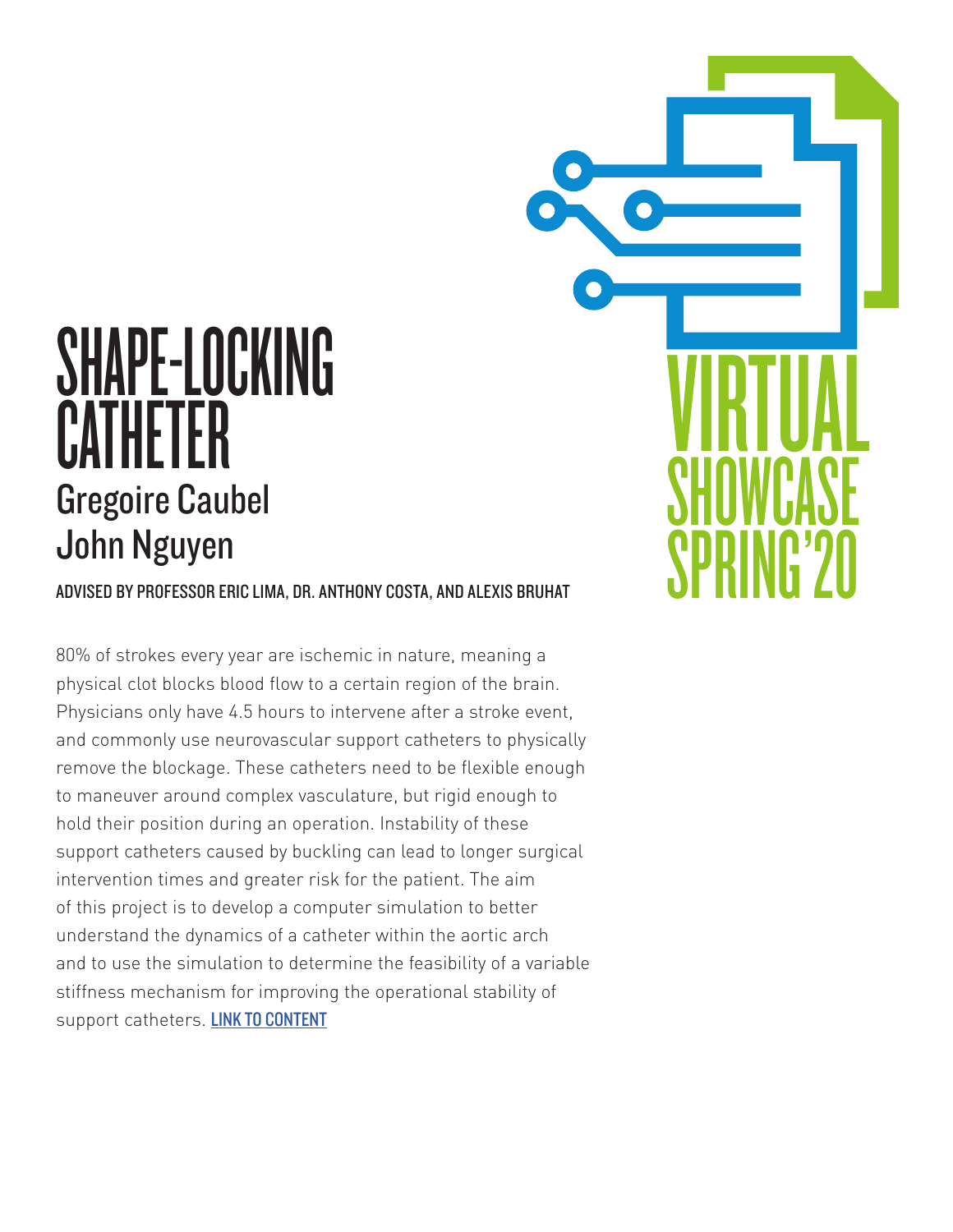## REFLECTIVE SOLAR CONCENTRATORS FOR CUBESATS William Morris Brian Lee Aqib Sadique

ADVISED BY PROFESSOR DAVID WOOTTON

CubeSats are small, modular satellites that are popular for commercial, scientific, and educational use due to their low cost and ease of manufacturing compared to traditional satellites. However, their power systems are still costly and limited in power generation capacity due to their small surface area. A power system utilizing a deployable reflective solar concentrator would mitigate these problems; a large reflector would increase the amount of sunlight collected, thereby increasing the power generation. Additionally, the concentrator would only require solar cells along the focus of each reflector, which would decrease costs compared to a traditional solar array of comparable size. **[LINK TO CONTENT](https://sway.office.com/9eyiwYjVPWNzbaP8?ref=Link)** 

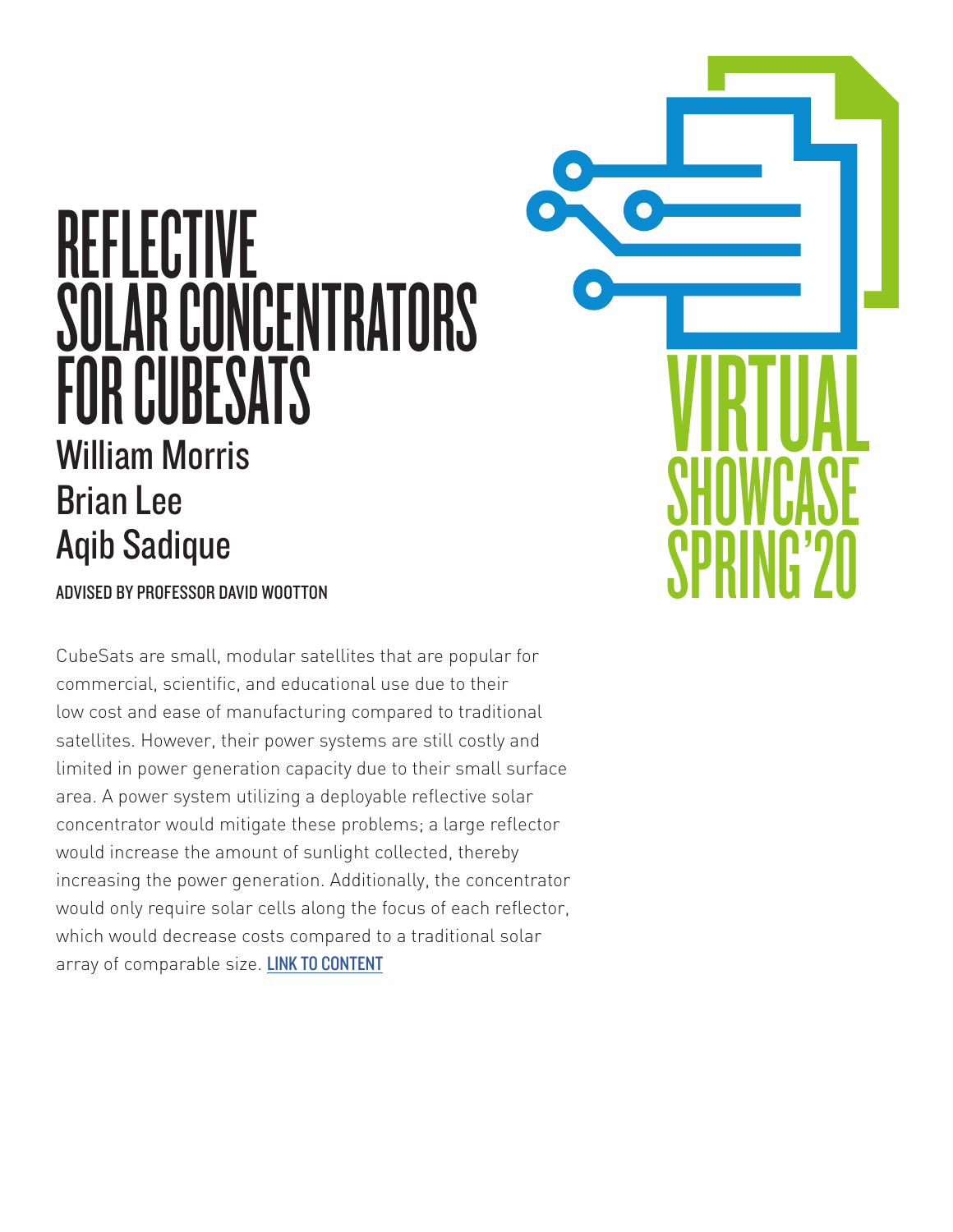#### SMART RESIDENTIAL HYDROPONIC GARDENS Tae Hyun Koh Sophie Schneider Aidan Smolar

ADVISED BY PROFESSORS DAVID WOOTTON AND ROBERT DELL CO-ADVISED BY PROFESSORS NAVEEN SHLAYAN (EE DEPARTMENT) AND AUSTIN WADE (SCHOOL OF ARCHITECTURE)

With increased urban development, we are living further away from nature than ever before. We aim to bring green spaces to urban residents by utilizing hydroponic technology—a technology that provides the essential needs to a plant using an artificial environment. The industrial scale of existing hydroponic technologies are out of reach to most consumers. We aim to create a personal hydroponic system that increases green spaces in small scale urban residential environments through a product that is both functional and aesthetic. We hope to challenge the current standard for where and how natural ecology can exist in an urban residential area. [LINK TO CONTENT](https://sway.office.com/flHqRRPGXGnVW0oO?ref=Link)

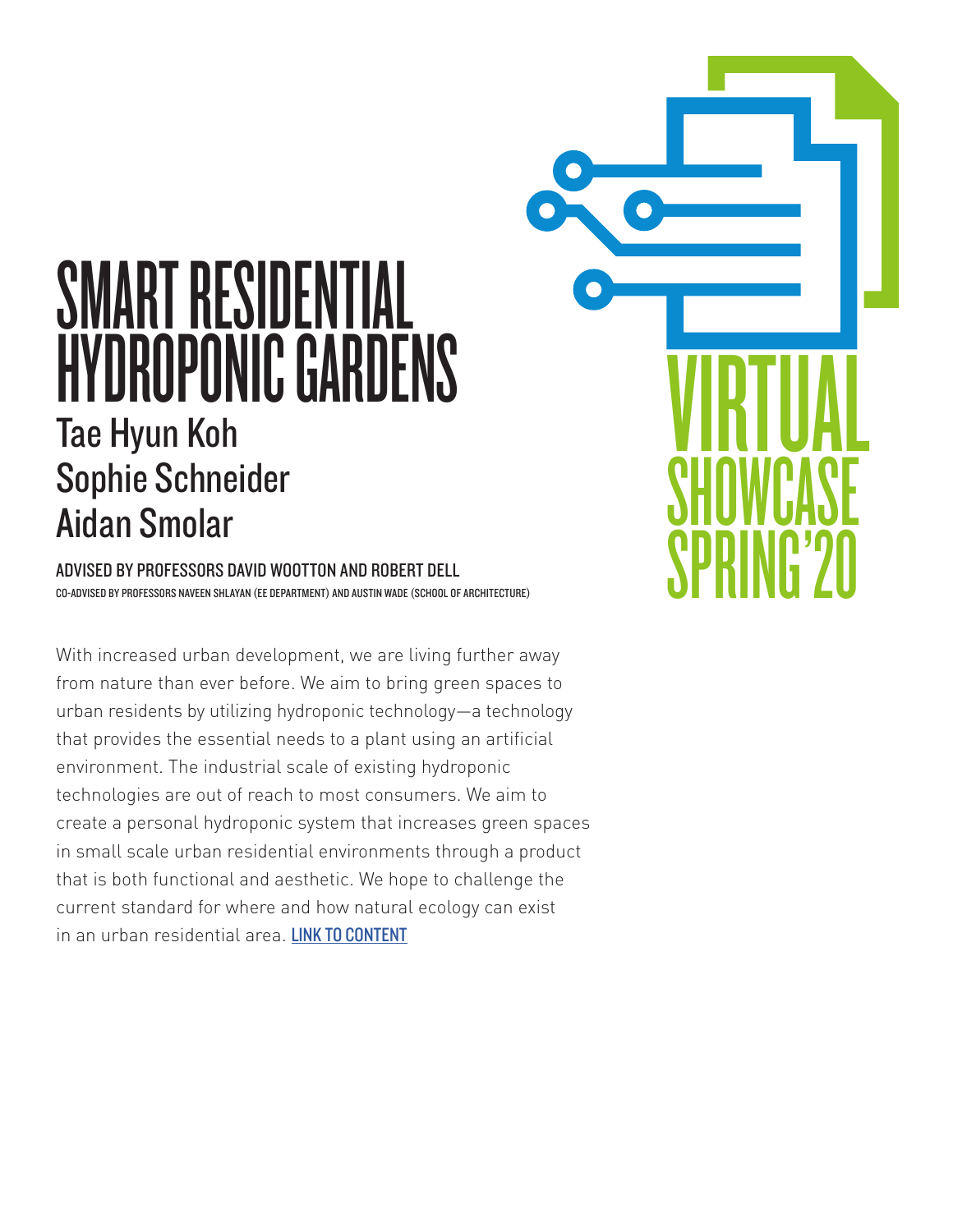# FIGHTING THE OPIOID EPIDEMIC: A DRUG INJECTION **SYSTEM** Gertrude Dabo Naomi Javitt

ADVISED BY PROFESSOR ERIC LIMA

According to the U.S Department of Health and Human Services (HHS), over 130 people died each day from opioid related overdoses from 2017-2018. Fortunately, there is a drug called naloxone or Narcan, which can reverse an overdose within minutes. The biggest challenge in saving an individual from an overdose is timely access to Narcan and a bystander to administer it. To combat this problem, we have created a novel device that can detect an opioid overdose, and inject the individual with the correct dose of Narcan.The device is low profile and wearable, so it will always be on hand. It consists of an accordion shell with a needle and medicine reservoir, which when compressed, can inject an individual, and then retract the needle when it is released. [LINK TO CONTENT](https://sway.office.com/7qDFtAJo783rGbX9?ref=Link)

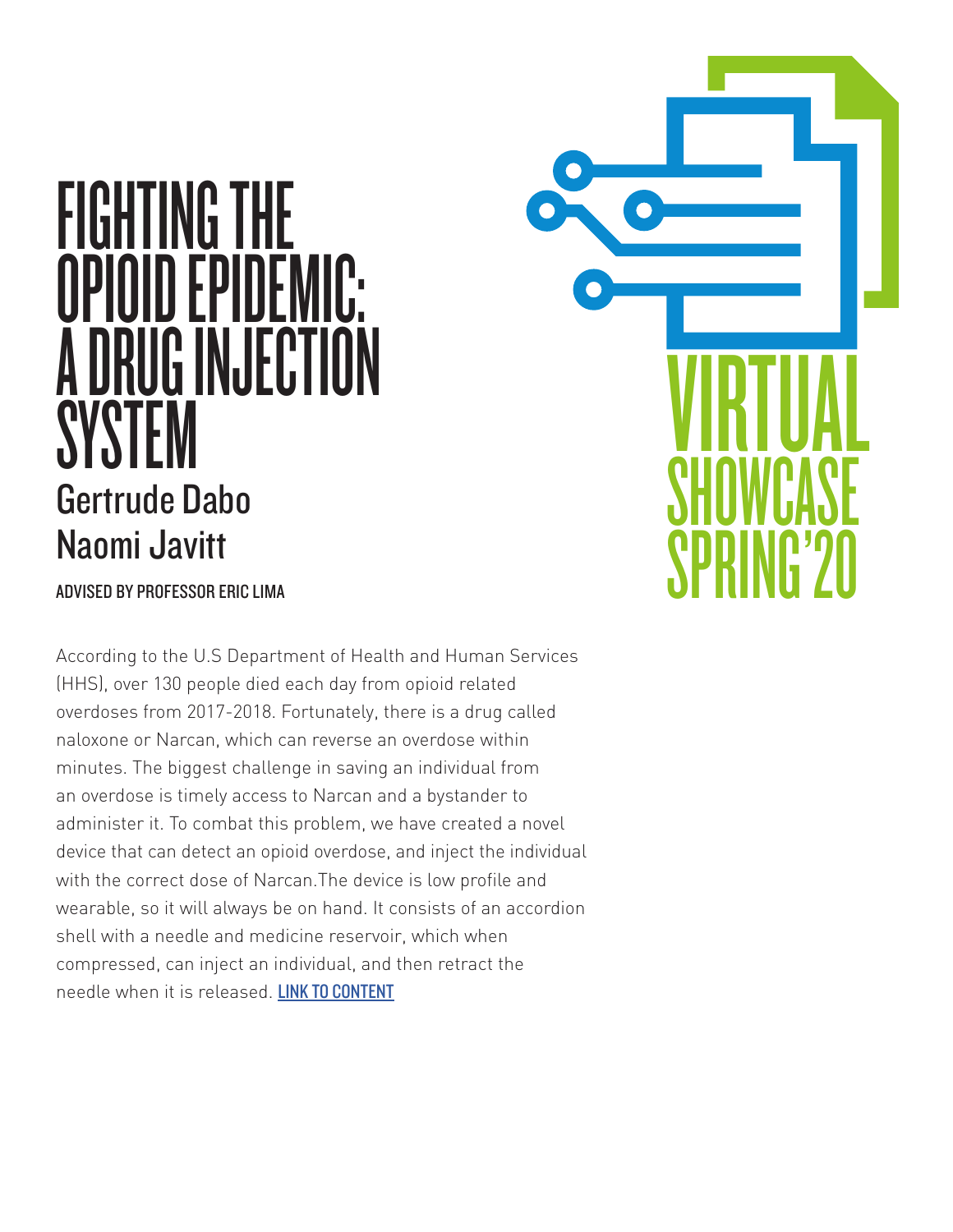## AIR HANDLING UNIT ANALYTICS FOR **UILDING FFFICIENCY** Jung Hwan Lim Kevin Mao Dilara Seyman Nick Triano

ADVISED BY PROFESSOR MELODY BAGLIONE

Cooper Union aims to reduce its greenhouse gas emissions intensity by 40% from 2014 levels by 2030 to meet the NYC Carbon Challenge. About 50% of its energy consumption derives from heating ventilation, and air conditioning (HVAC) systems. In 41 Cooper Square (41CS), the largest consumer of energy on campus, the facilities staff uses the Building Management System (BMS) to monitor and control the HVAC systems. However, the BMS lacks metrics tailored to optimizing energy performance and is an overwhelming display of information. Since there has been little past optimization work on this component, we are focusing on an Air Handling Unit (AHU) in 41CS, which ventilates and conditions building spaces. Our solution provides a simplified, user-friendly interface incorporating energy metrics and utilizes data analysis to identify ways to reduce AHU power consumption. [LINK TO CONTENT](https://sway.office.com/0AutjAhguUwe65A8?ref=Link&fbclid=IwAR0-sKKQPhPilkb8kzEoPIm9CL3XQhoBGl6rfrvIuSWIySsd-EQQ07wJR0o)

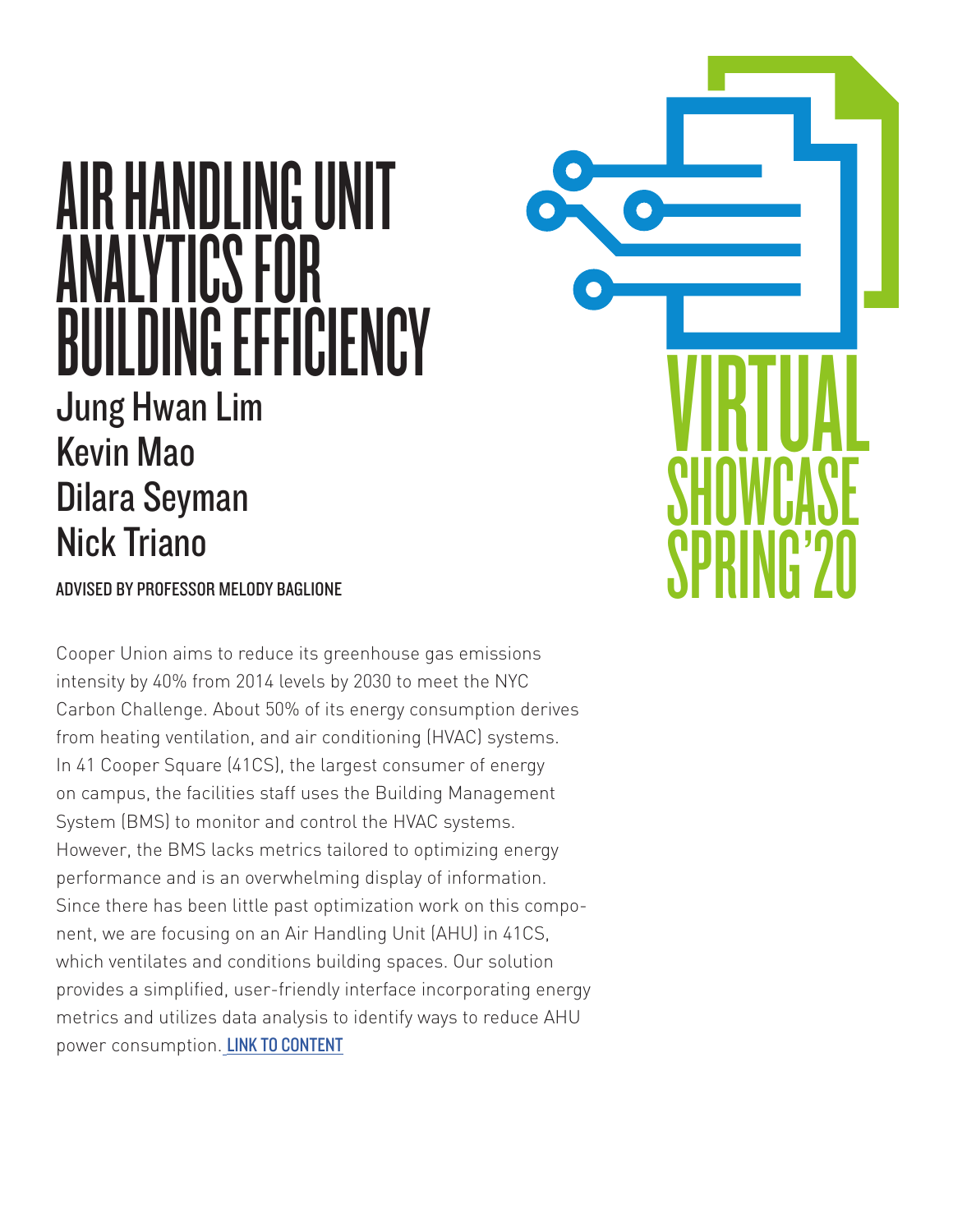## ALFA UAV: AUTONOMOUS **G FIRE ASSIST** NMANNED AFRIAL VFHICLF Kyungjoon Lee Daniel Feyman Karen Yehoshua

**VIRTUAL** 

**SHOWCASE** 

SPRING'20

ADVISED BY PROFESSOR HAVERKAMP

This past year, wildfires in California burned over 200,000 acres of land and hundreds of millions of properties. The detrimental effect of wildfires is only expected to grow. To combat the fires, we developed a system of multiple, autonomous, fixed- wing drones that assist firefighters in extinguishing wildfires by acting as their eyes in the sky. The system has three main functional requirements; the first is for the aircraft to be able to detect, image, and track the progression of a fire. Using that data, the system must generate optimal flight paths for fire suppression aircraft. Lastly, since firefighter radios are limited by line of site, the drones will act as a persistent communications node between the firefighters. The deliverables comprise the development and design of the aircraft, the configuration and prototype of the computer that is onboard the aircraft, the simulation of the UAV autopilot, the algorithm to generate flight paths for fire suppression aircraft, and the user interface for the aircraft ground operator. This project is part of the 2020 SAE Aeroconnect Challenge, a student engineering design competition. **[LINK TO CONTENT](https://sway.office.com/GQDUMAxIsM2OWf3G?ref=Link)**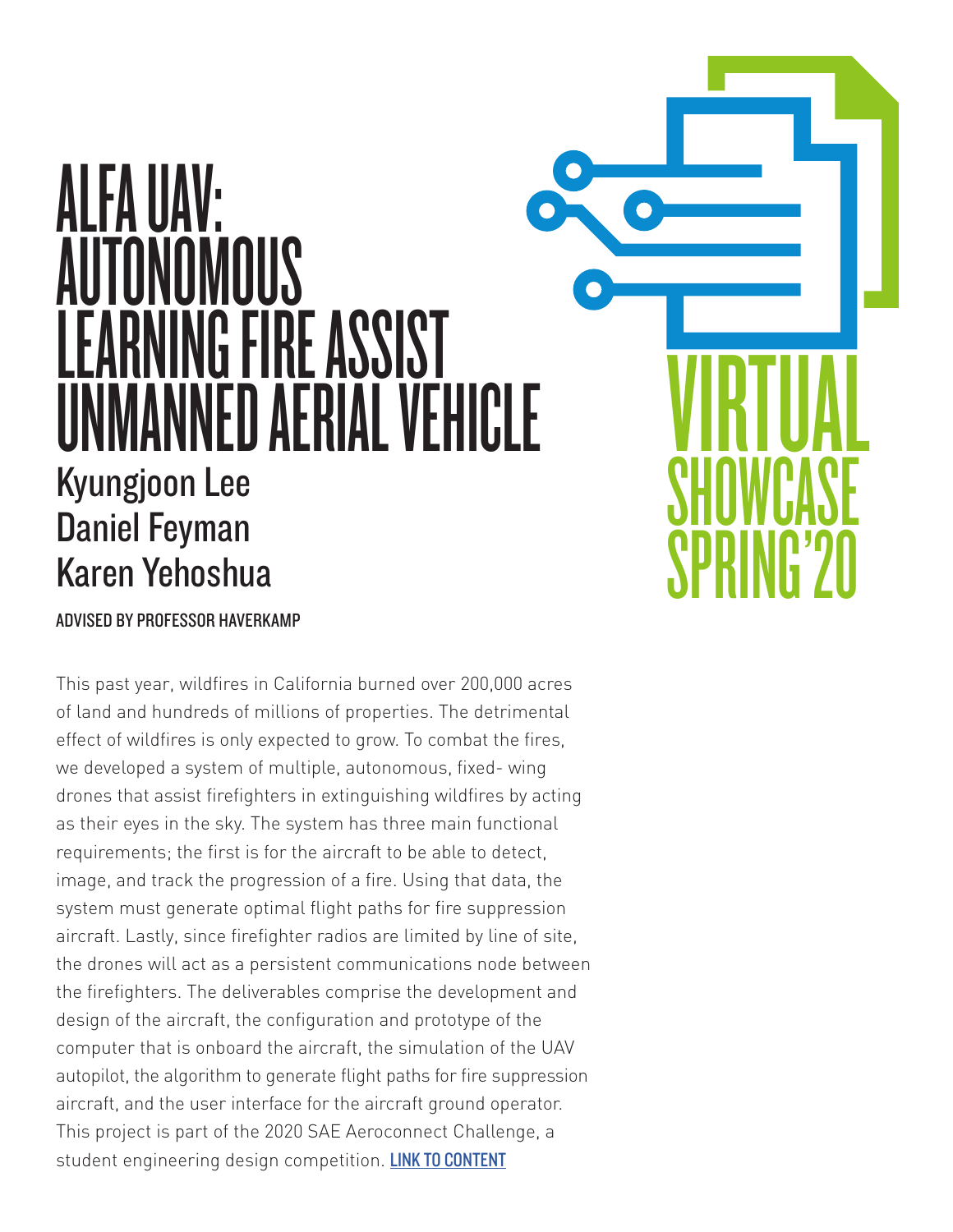## MICROPHONE ARRAY FOR IMPROVED ACTIVE NOISE CONTROL Daniel Abes Olivia Heuiyoung Park

**VIRTUAL** 

**SHOWCASE** 

SPRING'20

ADVISED BY PROFESSORS MARTIN LAWLESS AND MARK LUCHTENBURG

Active noise control (ANC) systems attenuate noise by detecting incoming sound and generating an anti-noise signal to destructively interfere with it. ANC systems are generally limited to low-frequency sounds because sensors and actuators are close together and lack sufficient time to react to high-frequency or impulsive sounds. To compensate, common applications such as noise-cancelling headphones rely on ear coverings to block out higher-frequency sound indiscriminately, which can hinder communication and situational awareness. Our system implements an external array of microphones located around the user to increase the distance between the sensors and the user. The system will determine the locations of each microphone, user, and noise source using time delay of arrival (TDOA) of sound. After relative locations of the microphones are found, the user's open-back headset and the noise source locations are monitored real-time and are forwarded to the ANC system for path estimation. [LINK TO CONTENT](https://sway.office.com/YQrbxLMFsXXAIKmZ?ref=Link)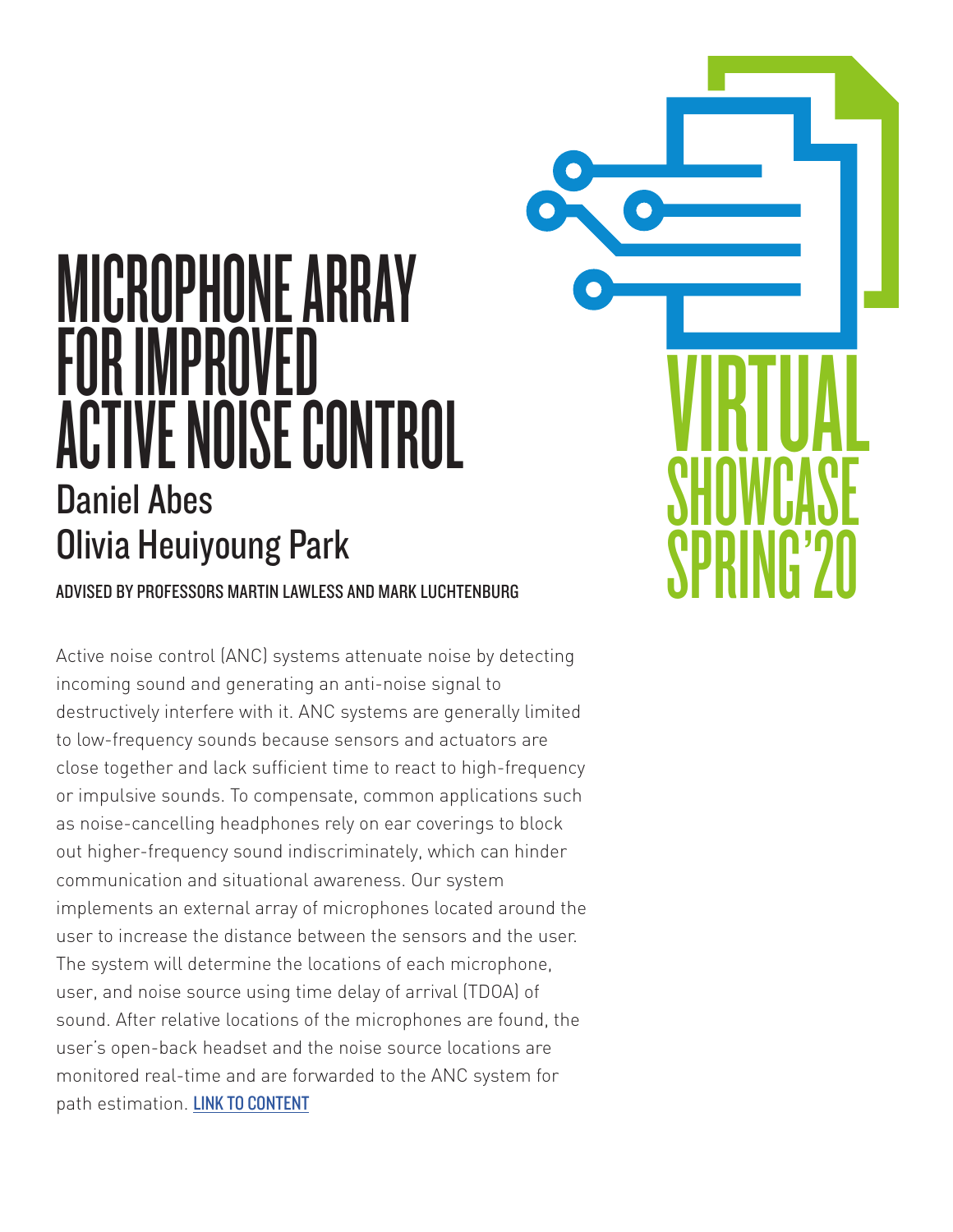# INTEGRATING ROBOTICS INTO COOPFR **GRADUATE** IIRRI Christopher Jeong Haoran Wei

ADVISED BY PROFESSOR MARK LUCHTENBURG

Cooper Union faculty are introducing cutting edge robotic technologies to undergraduate students. One of these technologies is the drone-motion capture system, which consists of open-source Crazyflie drones and a state-of-the-art Vicon motion capture system. This system demonstrates feedback controls through experiential learning, however, the system is extremely complex. In order to make this system accessible to students, this project creates simulations for presenting the system in a class environment while teaching feedback controls, as well as serves as a testbed for future drone-related projects. [LINK TO CONTENT](https://sway.office.com/GMlhwfWrHz9BnCoN?ref=Link)

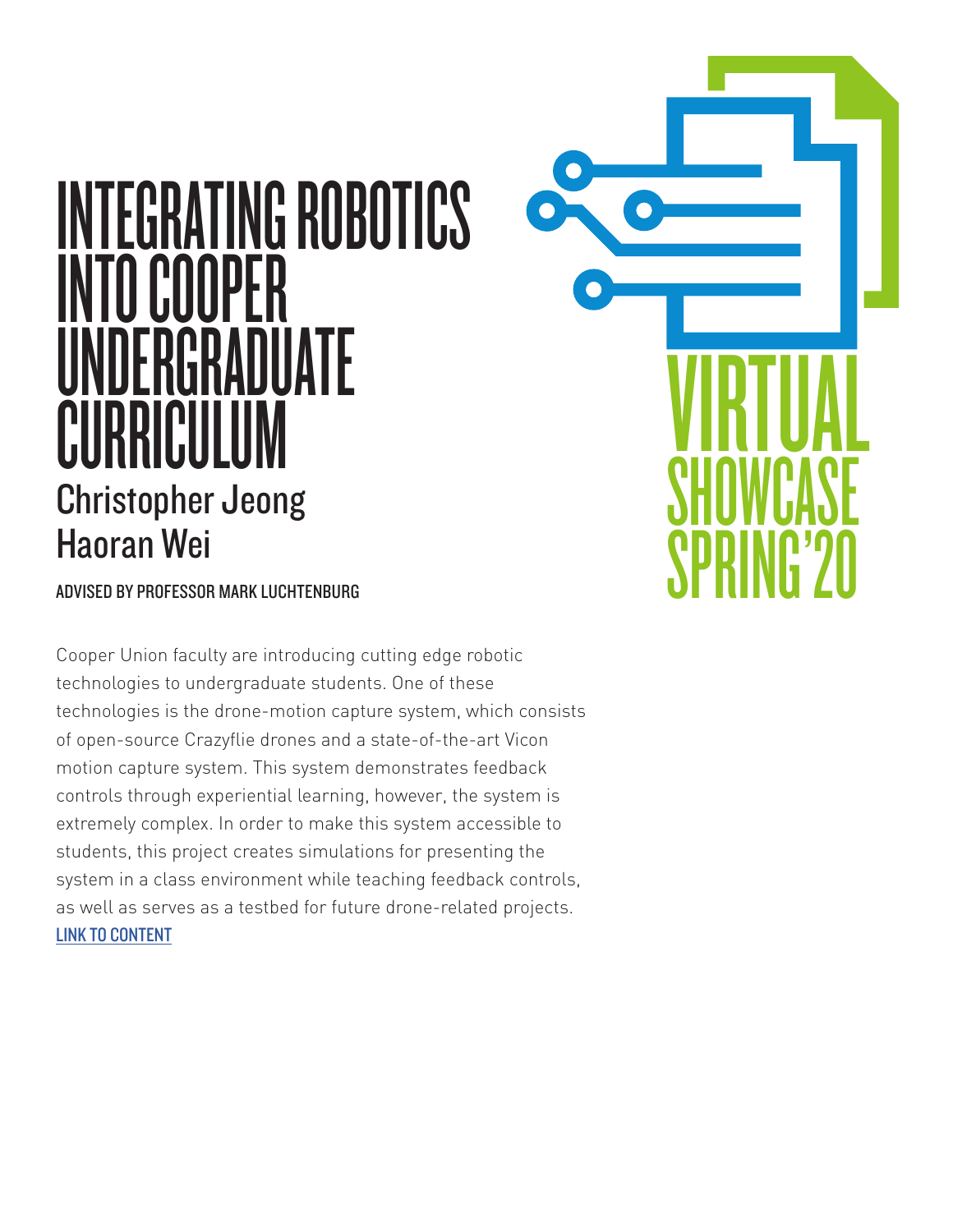#### FSAE THROTTLE DESIGN **AND CONTROL** Randall Hilston Samuel Makarovskiy Eric Wietschner

ADVISED BY PROFESSOR SVEN HAVERKAMP

Cooper Union's Formula SAE racecar is designed annually to improve the performance of the vehicle for competition. The throttle body on the intake manifold of the car has not been changed since its inception. The functional requirement of the throttle is to provide the driver with control over air flow into the engine. The optimal throttle maximizes air flow and provides predictable responsiveness to the driver. Proposed design alternatives are tested through computer simulations and compared to the current throttle body. Beyond implementation in the Cooper Union's Formula SAE racecar, an innovative throttle design and control schema can inspire others to prioritize fuel economy and driver comfort for commercial automotive applications. [LINK TO CONTENT](https://sway.office.com/PbHIJNOvYK4O2zHE?ref=Link)

# **VIRTUAL SHOWCASE** SPRING'20